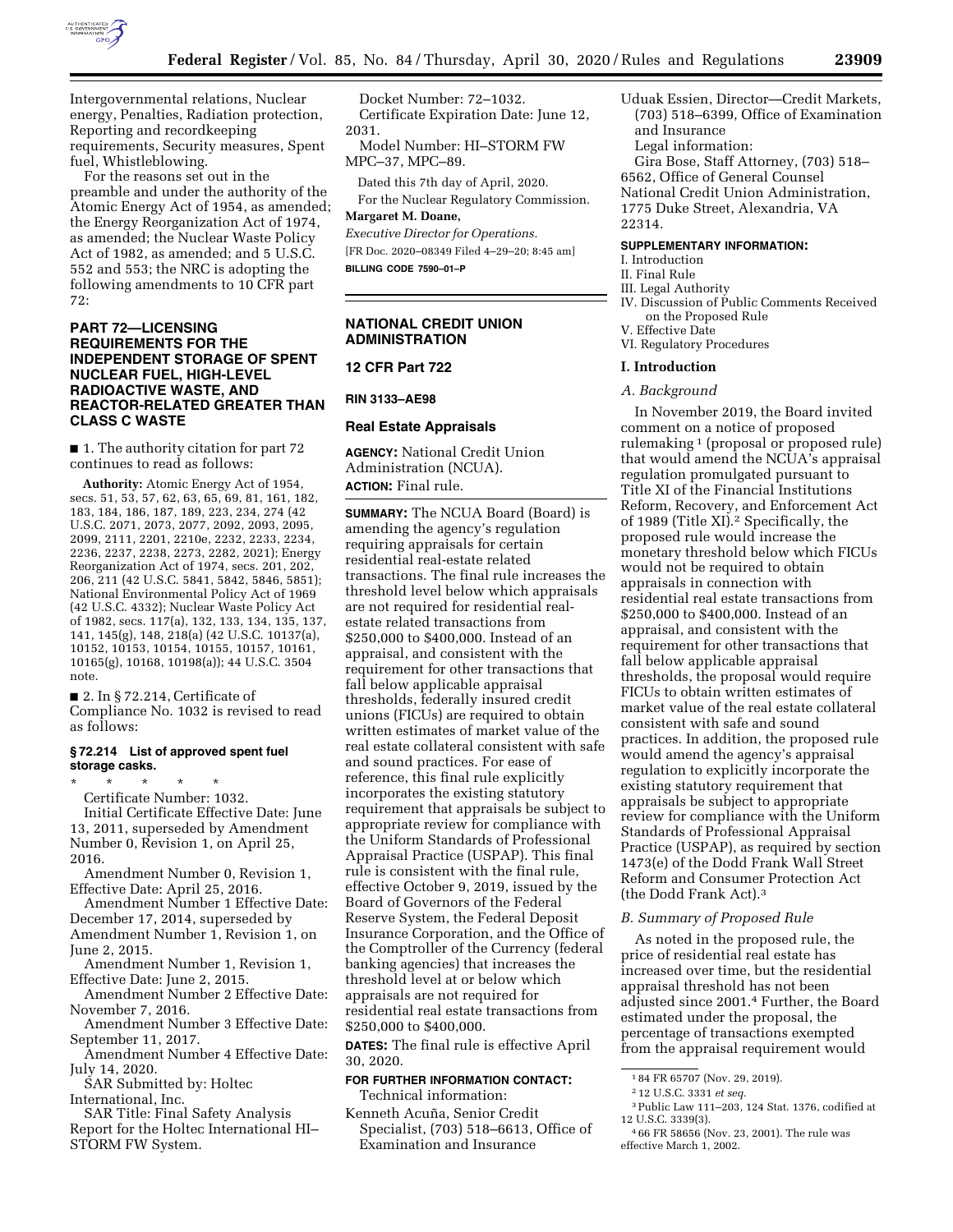be restored to the level it was following the last threshold increase in 2001. The proposed residential appraisal threshold level of \$400,000 would exempt a similar number of transactions and dollar volume of transactions as did the current threshold of \$250,000 when it was set in 2001 thereby restoring the level of exempted transactions. The Board stated it believes increasing the appraisal threshold for residential real estate transactions will provide meaningful burden reduction for FICUs, while maintaining federal public policy interests in real-estate related transactions and the safety and soundness of FICUs.

Based on the NCUA's data analysis and supervisory experience, as set forth in the proposed rule, the increase in the appraisal threshold in the 2001 residential appraisal final rule did not result in a material increase in risk to safety and soundness. The Board estimated that the proposed rule would exempt from appraisal requirements approximately 46,000 residential real estate transactions, worth a combined \$14 billion, equating to approximately 0.9 percent of FICU assets.5 The Board estimated that approximately 77 percent of transactions, for a total of 55 percent of the dollar amount of transactions, are currently not subject to the NCUA's residential appraisal requirement. This is estimated to increase to 94 percent of transactions and 83 percent of the dollar amount with the increased threshold. In the proposed rule, the Board noted that in 2001, an estimated 95 percent of residential transactions and 80 percent of the dollar amount of residential transactions were exempt when the current \$250,000 threshold was set.6 The NCUA's current appraisal regulation requires FICUs to obtain written estimates of market value for all real-estate related transactions that do not require an appraisal pursuant to Title XI (Title XI appraisal), unless explicitly exempted from written estimates of market value requirements.7 As an important prudential safeguard, written estimates of market value must be prepared by qualified, experienced, and independent individuals.8 In addition, through the *Interagency Appraisal and Evaluation Guidelines (Interagency Guidelines),*9 the NCUA has provided guidance to FICUs on its expectations regarding

when and how written estimates of market value should be used.10

### **II. Final Rule**

This final rule follows publication of the November 29, 2019, proposed rule. After carefully considering the comments and conducting further analysis, the Board is adopting the final rule as proposed, and is increasing the residential real estate appraisal threshold from \$250,000 to \$400,000. As discussed in the proposal, and further detailed below in response to comments, increasing the residential real estate appraisal threshold will provide meaningful regulatory relief for FICUs while maintaining their safety and soundness and providing reasonable protection for consumers. This final rule also adopts without change the proposed conforming amendment to the NCUA's appraisal regulations explicitly incorporating the Dodd Frank Act amendment to Title XI that appraisals be subject to appropriate review for compliance with USPAP,11 as well as a conforming amendment to remove additional requirements for the appraisal exemption for certain residential real estate transactions in rural areas.

#### **III. Legal Authority**

Title XI directs each federal financial institutions regulatory agency 12 to require regulated institutions to obtain appraisals meeting minimum standards for certain real estate-related transactions. The purpose of Title XI is to protect federal financial and public policy interests 13 in real estate-related transactions by requiring that real estate appraisals used in connection with Title XI appraisals be performed in accordance with uniform standards, by individuals whose competency has been demonstrated, and whose professional

12 ''Federal financial institutions regulatory agencies'' mean the Board of Governors of the Federal Reserve System; the Federal Deposit Insurance Corporation (FDIC); the Office of the Comptroller of the Currency (OCC); the NCUA, and formerly the Office of Thrift Supervision (OTS). 12 U.S.C. 3350(6).

13These interests include those stemming from the federal government's role as regulator and deposit insurer of financial institutions that engage in real estate lending and investment, guarantor or lender on mortgage loans, and as a direct party in real estate-related financial transactions. These federal financial and public policy interests have been described in predecessor legislation and accompanying congressional reports. *See* Real Estate Appraisal Reform Act of 1988, H.R. Rep. No. 100–10001, pt. 1, at 19 (1988); 133 Cong. Rec. 33047–33048 (1987).

conduct will be subject to effective supervision.<sup>14</sup>

Title XI defines a ''federally related transaction'' as a real estate-related financial transaction that is regulated or engaged in by a federal financial institutions regulatory agency and requires the services of an appraiser.15 The NCUA has authority to determine those real estate-related financial transactions that do not require the services of a state-certified or statelicensed appraiser and are therefore exempt from the Title XI appraisal requirements. Such exempt real estaterelated financial transactions are not federally related transactions under the statutory or regulatory definitions because they are not required to have Title XI appraisals.16

The NCUA has exercised this authority by exempting several categories of real estate-related financial transactions from the Title XI appraisal requirements, including transactions at or below certain designated dollar thresholds.17 The NCUA has determined that these categories of transactions do not require appraisals by state-certified or state-licensed appraisers in order to protect federal financial and public policy interests or to satisfy principles of safety and soundness.

Title XI expressly authorizes the NCUA to establish dollar threshold levels at or below which Title XI appraisals are not required if: (1) The NCUA determines, in writing, that the threshold does not represent a threat to the safety and soundness of financial institutions; and (2) the NCUA receives concurrence from the Consumer Financial Protection Bureau (CFPB) that such threshold level provides reasonable protection for consumers who purchase ''1–4 unit single-family residences.'' 18 As noted above, transactions below the threshold level are exempt from the Title XI appraisal requirements and thus are not deemed ''federally related transactions.''

### **IV. Discussion of Public Comments Received on the Proposed Rule**

## *A. The Public Comments, Generally*

The NCUA received 27 comments following publication of the November 29, 2019 proposed rule. Of the 27 comments received, 22 were in support of and five were in opposition to the proposed increase to the appraisal

<sup>5</sup>*Supra* note 1, at 65712. Assets as of December 2019 Call Report.

<sup>6</sup>*Supra* note 4, at 65711.

<sup>7</sup>*See* 12 CFR 722.3(d).

<sup>8</sup> *Id.* 

<sup>9</sup> *Interagency Appraisal and Evaluations Guidelines* at 75 FR 77458 (Dec. 10, 2010).

<sup>10</sup> *Interagency Guidelines* at 77460.

<sup>11</sup>Public Law 111–203, 124 Stat. 1376, codified at 12 U.S.C. 3339(3).

<sup>14</sup> 12 U.S.C. 1331.

<sup>15</sup> 12 U.S.C. 3350(4) (defining ''federally related transaction'').

<sup>16</sup>*See* 59 FR 29482 (June 7, 1994).

<sup>17</sup>*See* 12 CFR 722.3(a).

<sup>18</sup> 12 U.S.C. 3341(b).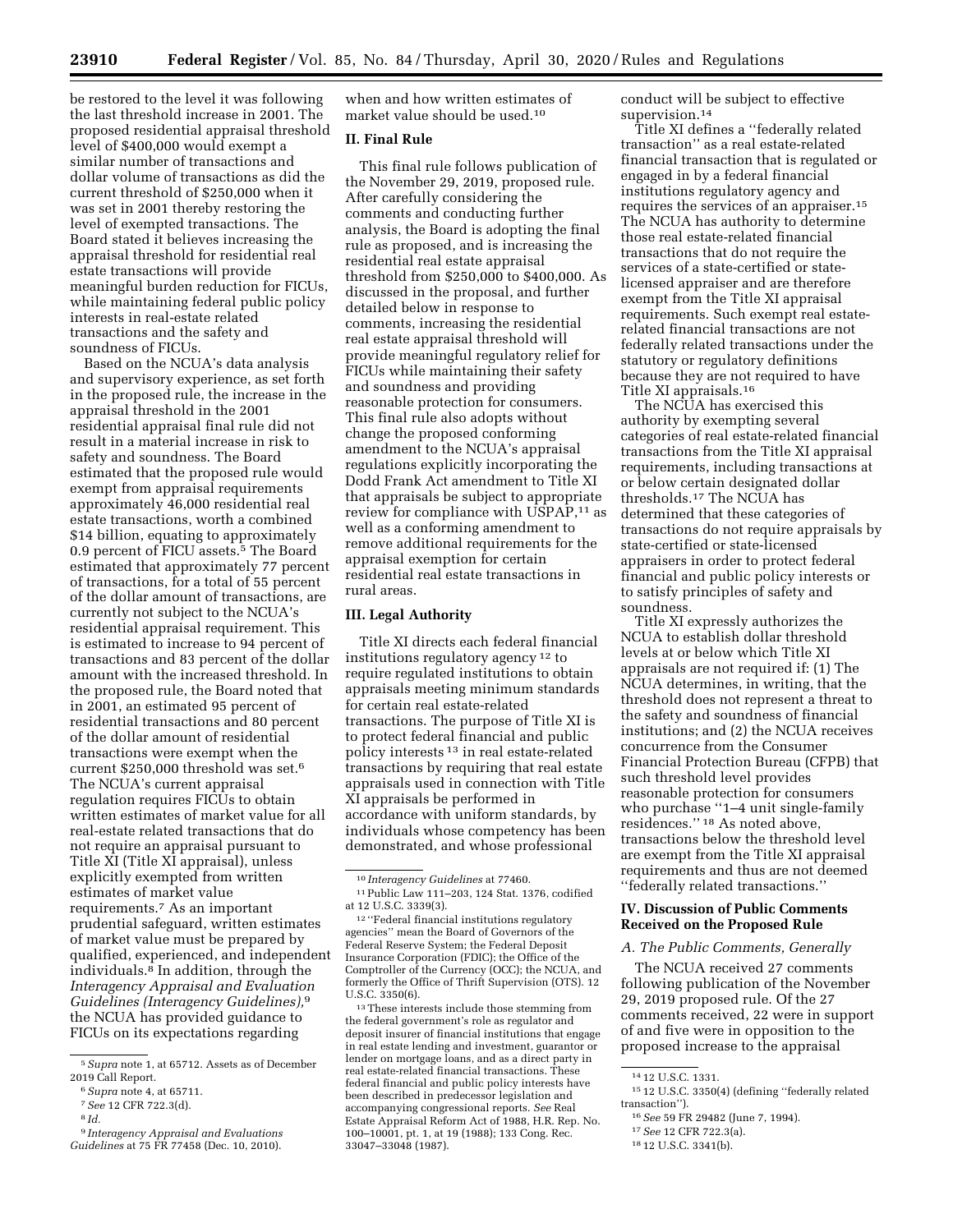threshold for residential real estate transactions.19

The five comments received in opposition to the proposed rule came from appraisal companies, appraisal trade organizations, and one individual. They expressed concern that the proposal would reduce the safety and soundness of credit unions and would not provide adequate consumer protections.

In contrast, comments received from credit unions, credit union trade associations, state credit union leagues, state credit union regulators and others supported the proposal, stating that it would reduce regulatory burden, reduce member costs, increase access to credit, and would provide reasonable protection for consumers.

### *B. Discussion of Specific Comments on the Proposed Rule*

The Board requested comment on all aspects of the proposed rule and posed a number of specific questions related to the consumer protection aspect of appraisals and the analysis for the proposed rule and written estimates of market value. All comments received were in response to the proposed increase in the monetary threshold for residential real estate transactions. No comments were received regarding the proposed conforming amendment to the NCUA's appraisal regulations explicitly incorporating the Dodd Frank Act amendment to Title XI that appraisals be subject to appropriate review for compliance with USPAP. Commenters' rationale for opposing or supporting the \$400,000 threshold are discussed below.

1. *Threshold Level.* 

*a.* ''*At or below*'' *Standard.* The final rule adopted by the federal banking agencies sets a threshold level at or below \$400,000. One credit union trade association encouraged the NCUA to adopt the same ''at or below'' language to maintain consistency with the federal banking agencies. Upon consideration, the Board has determined to keep the rule as proposed in order to be consistent with the NCUA's appraisal threshold for non-residential real estate transactions.20

*b. Accounting for regional variations.*  Three commenters, two from the

perspective of communities with house prices significantly lower than the proposed increased threshold and one from the perspective of a community with sales prices that largely exceed it, suggested the Board should consider an approach that takes into account regional home price variations rather than adopt a single figure nationwide. The Board believes that adopting such a regional approach would only add unnecessary regulatory burden and complexity by introducing numerous threshold levels across the country. In addition, FICUs and borrowers retain the option to obtain appraisals on exempt transactions, and some credit union commenters indicated that they would continue using appraisals for transactions below the threshold.

*c. General support and concerns.*  Commenters supporting the proposed increase generally stated that written estimates of market value are adequate substitutes for appraisals for transactions below the proposed \$400,000 threshold. Nevertheless, one credit union league stated that many of its members would continue to use appraisals even on loans eligible for written estimates of market value. A credit union trade association noted favorably that the rule is flexible enough that consumers and FICUs would still have the option of ordering an appraisal. Two state appraiser coalitions expressed concern that raising the threshold would exempt most transactions in their service area and lead to almost all real estate-related transactions being exempt from appraisal requirements in some regions or metropolitan statistical areas.

2. *Safety and soundness.* The majority of commenters opposed to the \$400,000 threshold expressed concern that the proposal increases risk for residential real estate transactions and would negatively affect safety and soundness. These commenters generally posited that appraisals offer an important safety and soundness tool because appraisals provide an unbiased opinion on the value of collateral, and without this valuation, credit unions are exposed to increased risk. One commenter stated that by focusing on the total dollar volume of loans originated, rather than the total volume of transactional activity, the proposal interprets safety and soundness as only a monetary safeguard and not as a safeguard on the volume of lending activity.

In contrast, commenters supportive of the proposed rule did not foresee an increased risk to FICUs or individual transactions. Most individual credit union commenters noted that their policies and procedures are designed to mitigate risk, and in those instances

where they currently use written estimates of market value, such estimates are performed by individuals who are independent from the loan process and are qualified and experienced in home valuation. A few commenters noted that while they support the proposed threshold increase, they would continue to prioritize sound underwriting practices, guide their decisions by the best interests of their members, and use business judgment in deciding when, and if, appraisals are necessary for transactions below the threshold. One commenter stated that the historically sound valuation practices of the credit union industry warrant the increased appraisal threshold. Several commenters expressly agreed with the safety and soundness considerations discussed in the proposed rule. Many commenters stated that the increased threshold would eliminate the competitive disadvantage that FICUs now face since the federal banking agencies raised the residential real estate transaction threshold for banks.

After taking into account the comments discussed above, the Board maintains that the threshold level of \$400,000 for residential real estate transactions does not pose a threat to the safety and soundness of FICUs. First, the \$400,000 threshold would exempt a similar number of transactions and dollar volume of transactions as did the current threshold of \$250,000 when it was set in 2001.21 Raising the threshold in 2001 did not result in a material increase in risk to safety and soundness. Second, the new threshold would not introduce significant additional risk to the credit union system. Based on 2018 Home Mortgage Disclosure Act (HMDA) data, the new

<sup>19</sup>One commenter opposed to the rule did not provide a comment letter in response to the Board's proposed rule, but provided instead their response to the federal banking agencies' December 2018 proposal to increase the residential real estate threshold for their regulated financial institutions. Where relevant, their comments have been discussed in this preamble to the final rule.

<sup>20</sup> 12 CFR 722.3(b)(1) (requiring appraisals for non-residential transactions at or above \$1,000,000, which thus exempts such transactions below \$1,000,000).

<sup>21</sup>The NCUA conducted analyses using 2018 data reported under the Home Mortgage Disclosure Act (HMDA), which requires a variety of financial institutions to maintain, report, and publicly disclose loan-level information about residential mortgage originations. Information reported under HMDA includes various data points relevant to the NCUA's analysis, including loan size, loan type, property type, property location, and secondary market purchaser. While the HMDA data has limitations, including that certain low-volume originators and originators located in rural areas are not required to report, the Board believes it provides a representative sample of the universe of mortgage originations, including transactions subject to the NCUA's appraisal requirement. The NCUA used 2018 HMDA data to estimate the effect of the residential threshold increase. The NCUA used HMDA data to determine the number of transactions and dollar volume of transactions that would be affected relative to: (1) Total FICU originations reported in the HMDA data; and (2) transactions originated by NCUA-insured institutions that were not sold to a governmentsponsored enterprise (GSE) or otherwise insured or guaranteed by a U.S. government agency (regulated transactions).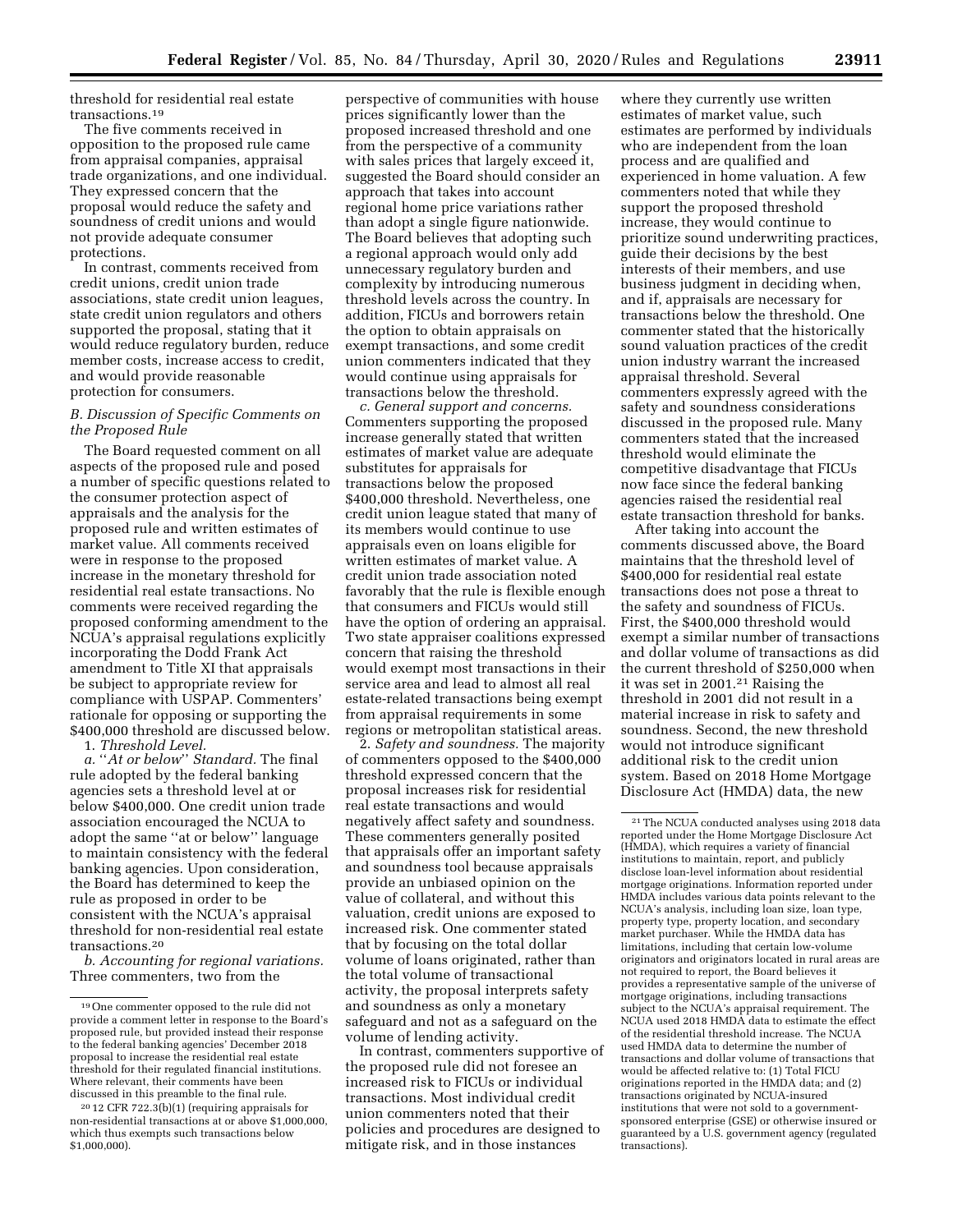threshold would only incrementally exempt real estate-secured loans granted each year, worth approximately \$14 billion, which equates to approximately 0.9 percent of FICU assets as of the December 31, 2019 Statement of Financial Condition (referred to as the Call Report). Third, FICUs' residential real estate-secured loans have performed well with relatively low delinquencies and net charge-off rates in an analysis of performance from 1994 to 2018. This period, which included two major recessionary periods, shows the prior threshold changes in 1995 and 2001 did not have a negative impact on loan performance.<sup>22</sup> Furthermore, based on supervisory experience and analysis of material loss reviews conducted by the NCUA's Inspector General, appraisals have not been a substantial factor in any material FICU failures. The Board has also taken into consideration that \$400,000 is a reasonable limit that is consistent with the general appreciation in home prices since the last threshold increase.23 Finally, the NCUA's appraisal regulations require FICUs to obtain written estimates of market value for all real estate-related financial transactions that do not require a Title XI appraisal, unless the real estate-related financial transaction is explicitly exempt from written estimates of market value requirements.24

Written estimates of market value performed in accordance with the NCUA's regulations provide FICUs with suitable alternatives to appraisals.25 In the agency's supervisory experience, written estimates of market value have provided sufficient information to enable FICUs to make prudent lending decisions.

For all these reasons, the Board concludes that past threshold increases did not adversely impact safety and soundness, and the current increase of the residential appraisal threshold to \$400,000 does not represent a threat to the safety and soundness of FICUs.26

3. *Consumer protection.* 

*a. Consumer protections, in general.*  All five commenters that opposed the increased threshold raised consumer protection concerns. One stated that the proposal contradicts the position taken by the federal banking agencies and the

NCUA in their 2017 Economic Growth and Regulatory Paperwork Reduction Act 27 (EGRPRA) report to Congress, at which time the federal financial regulators opted not to change the threshold based on considerations of safety and soundness and consumer protection. The same commenter stated that the proposed rule ignores congressional intent as reflected in the Economic Growth, Regulatory Relief, and Consumer Protection Act,28 (EGRRCPA) in which Congress chose only to raise the threshold for rural areas on a case-by-case basis for individual transactions in which the lender was unable to secure the services of an appraiser. One commenter noted that lower-income and first-time homebuyers would be particularly impacted by not having an unbiased party value the purchase price.

In proposing the increase in the appraisal threshold, the Board stated that while appraisals can provide protection to consumers by facilitating the informed use of credit and helping to ensure that the estimated value of the property supports the loan amount, written estimates of market value have also provided these benefits for FICUs and borrowers for transactions below the current \$250,000 threshold. FICUs have used written estimates of market value for transactions below the applicable appraisal thresholds since the issuance of the first rule implementing Title XI.

With this final rule, the percentage of transactions exempted from the appraisal requirement would be restored to the same level following the last threshold increase in 2001. As an additional safeguard, under Title XI, the NCUA must receive CFPB concurrence that the residential appraisal threshold level provides reasonable protection for consumers who purchase ''1–4 unit single-family residences.'' 29 By letter dated April 8, 2020, the CFPB Director provided this concurrence.

The NCUA recognizes that it decided against proposing a residential appraisal threshold increase during the EGRPRA process due to safety and soundness and consumer protection concerns. The NCUA has reconsidered this decision based on comments received to date from FICUs and state credit union regulators, and in light of the recent action by the federal banking agencies to increase the residential real estate appraisal threshold for banks. The Board believes that consumer protection

and safety and soundness concerns are addressed and supported by the rationale as put forth in the proposed rule and in this preamble to the final rule.

The NCUA also recognizes that Congress recently amended Title XI to provide a narrow, self-effectuating appraisal exemption for rural transactions meeting certain requirements. However, the Board also observes that Congress did not amend the NCUA's long-standing authority in Title XI to establish a threshold level at or below which a certified or licensed appraiser is not required to perform an appraisal in connection with federally related transactions. Through the EGRRCPA amendment, Congress mandated that rural transactions meeting specific statutory criteria be exempted from the appraisal regulations; however, there is no indication that Congress intended to restrict the NCUA's authority to provide additional exemptions pursuant to its existing authority. Notably, unlike the analysis conducted pursuant to this rulemaking, the EGRRCPA amendment did not require a safety and soundness determination or CFPB concurrence.30

With regard to the comment that an appraiser is the only unbiased party to a residential real estate transaction, this is not reflective of the agency's supervisory experience or regulatory expectations. As is the case currently for transactions under the threshold exemptions, written estimates of market value generally must be performed by individuals who are independent of the loan production and collection processes, with no direct, indirect, or prospective interest, financial or otherwise, in the property or the transaction.31 Written estimates of market value must also be conducted by individuals qualified and experienced to perform such estimates for the type and amount of credit being considered.32 Furthermore, the Valuation Independence Rule, which implements the Dodd Frank Act independence provisions, requires a valuation to be based on the independent judgment of the person preparing the valuation. The use of coercion, extortion, inducement, bribery, or intimidation of, compensation or instruction to, or collusion with a person that either prepares valuations or perform valuation management functions is prohibited.33

<sup>22</sup>Net charge-offs are charge-offs minus recoveries. Net charge-offs represent losses to financial institutions.

<sup>23</sup>Based on analysis of residential home prices using the S&P Case-Shiller Home Price Index, FHFA Index, as well as the Bureau of Labor Statistics Consumer Price Index.

<sup>24</sup>*See* 12 CFR 722.3(d).

<sup>25</sup> 12 CFR 722.3(d)(2).

<sup>26</sup> 12 U.S.C. 3341(b).

<sup>27</sup> 12 U.S.C. 3311.

<sup>28</sup>Public Law 115–174, Title I, Section 103, codified at 12 U.S.C. 3356 (effective May 24, 2018). 29 12 U.S.C. 3341(b).

<sup>30</sup> 12 U.S.C. 3341(b).

<sup>31</sup> 12 CFR 722.3(d)(2).

<sup>32</sup> *Id.* 

<sup>33</sup> 12 CFR 226.42(c).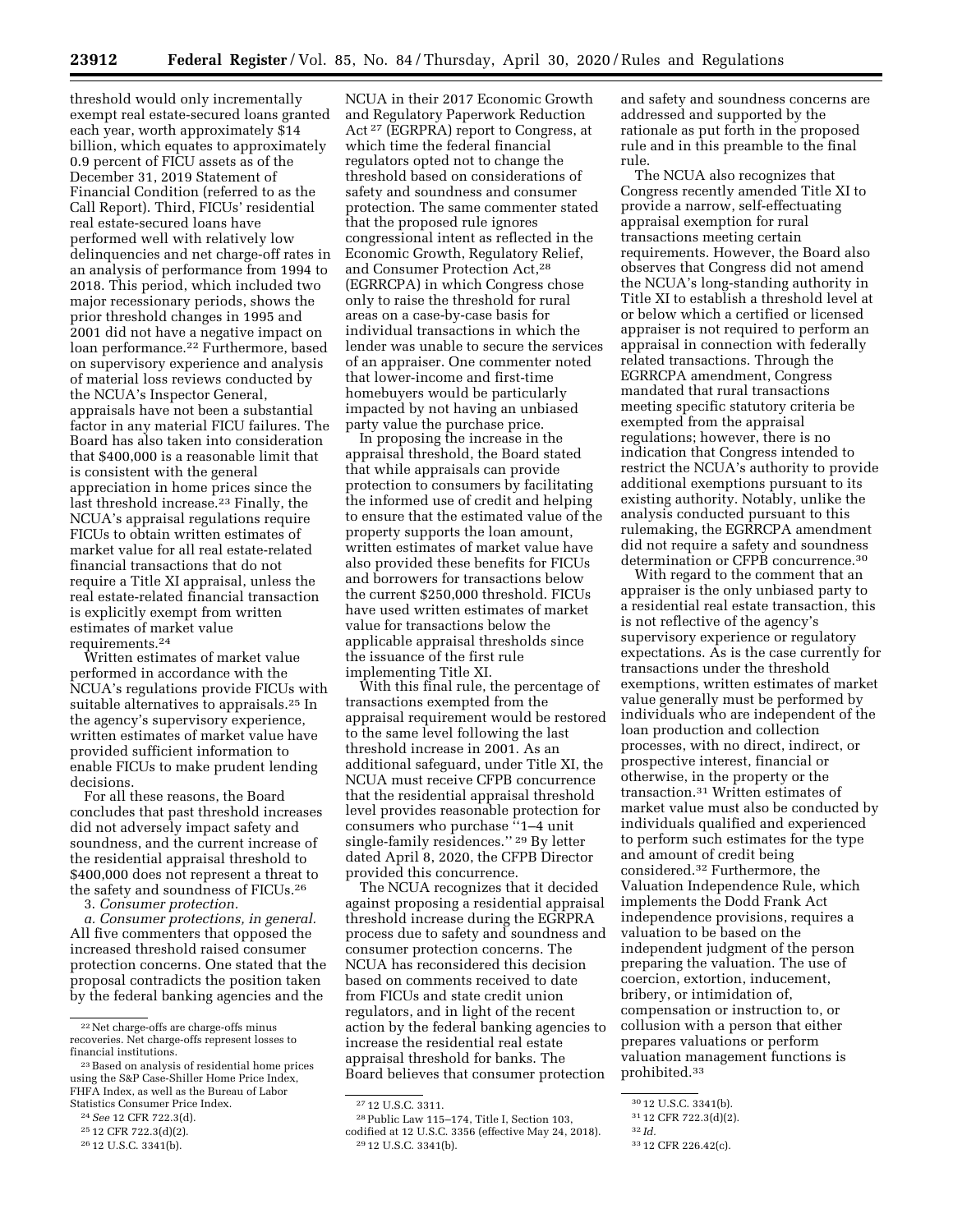The Valuation Independence Rule applies to both appraisals and written estimates of market value. During the supervisory review of a FICU's real estate lending activities, the NCUA's examiners assess the adequacy of risk management practices, including the independence of the collateral valuation function.

*b. Specific requests for consumer protection comments.* In addition to requesting comment on all aspects of the rule, the Board asked particularly about specific aspects of consumer protection raised by the proposal. The Board asked commenters how often FICUs use internal staff to prepare written estimates of market value and what valuation information, if any, would be lost if more written estimates of market value were performed rather than appraisals. The Board also requested comment on the extent to which appraisals and written estimates of market value provide benefits or protections for borrowers that are purchasing 1-to-4 family residential property and the nature and magnitude of the differences, if any, in consumer protection. The Board was also interested in knowing how well consumers have understood written estimates of market value and whether there are any concerns in this area that the Board should take into account. Finally, the Board asked for input on the extent to which useful and accurate property valuation information is readily available to borrowers through public sources.

Several credit union commenters stated that all of their written estimates of market value are performed by individuals who are independent of the loan or production process and have the necessary qualifications and experience. One credit union commenter stated specifically that it does not use internal staff to prepare written estimates of market value, as did one credit union trade association based on a survey of its members. In terms of the valuation information that would be lost if more written estimates of market value were performed rather than appraisals, two commenters, one supportive of the rule and one opposed, noted that the physical inspection of a property is the primary benefit of an appraisal to consumers. One commenter stated that appraisers conduct rigorous analysis of property features, such as number of bedrooms and proximity to open space, which may have an impact on a property's future marketability. On the other hand, one commenter noted that buyers conduct their own visual inspections and professional home inspections are a typical part of most

transactions. One credit union association, while supportive of the rule, stated that its members anticipated the loss of valuable information, such as the composition of a property's interior and data on comparable properties, with the use of written estimates of market value instead of appraisals. This commenter stated that many of its credit union members would continue using appraisals on properties for which written estimates of market value would be allowed.

In response to the comments concerning on-site inspections of real estate, the Board notes that USPAP does not require an on-site inspection of the subject property.<sup>34</sup> However, USPAP states that inspections are often conducted and that some appraisers use third parties to conduct inspections.35 Property valuations, whether appraisals or written estimates of market value, should contain sufficient information and analysis to support the FICU's decision to engage in a particular transaction, including information relating to the actual physical condition and characteristics of the property. The appraiser's physical inspection of a property can provide additional information on the features of the property to the buyer, however, the primary purpose of the appraisal is to value the collateral behind the loan. As USPAP states, ''the appraiser's inspection commonly is limited to those things readily observable without the use of special testing or equipment.'' 36 Furthermore, ''an inspection conducted by an appraiser is usually not the equivalent of an inspection by an inspection professional (*e.g.* a structural engineer, [or] home inspector]." 37

While there is no requirement for a physical inspection with either an appraisal or a written estimate of market value, the *Interagency Guidelines* state that safe and sound written estimates of market value should be supported by a physical inspection of the property or any alternative method to confirm the property's condition, depending on transaction risks.38 In the event a borrower requires further information

38 *Interagency Guidelines* at 77461. In addition, the Dodd Frank Act requires each creditor to furnish to an applicant a copy of any and all written appraisals and valuations developed in connection with the applicant's application for a loan that is secured or would have been secured by a first lien on a dwelling promptly upon completion, but in no case later than 3 days prior to the closing of the loan, whether the creditor grants or denies the applicant's request for credit or the application is incomplete or withdrawn. 15 U.S.C. 1691.

about the physical condition of a property, the borrower always retains the option of engaging a licensed property or building inspector.

One appraisal organization stated that the proposal would lead more consumers to lose out on the benefits of an appraisal that has been conducted in accordance with the USPAP. This commenter pointed out that there are other benefits reflected in an appraisal as a result of the appraiser acting in an ethical manner informed by the education, competency, qualifications and training that are required of USPAP compliant appraisers.

One commenter noted that lenders are increasingly willing to rely on automated valuation models (AVM) for which the federal financial regulators have not yet promulgated regulations despite the Dodd Frank Act requirement to do so. As a result, the commenter posits that the AVM represents a ''black box'' approach that may not be fully understood by lenders or comprehensible to prospective homeowners.

While USPAP itself does not apply to written estimates of market value, the Board believes that the regulatory framework requiring independence, qualifications, and experience, combined with the agency's longstanding supervisory experience with written estimates of market value, provides sufficient basis for raising the residential real estate appraisal threshold while maintaining reasonable consumer protection. In fact, the NCUA's supervisory experience shows that many FICUs still use appraisals for situations when only a written estimate of market value was required. These reasons include institutional preference, underwriting to secondary market standards for flexibility, ease of valuation policy implementation and, as the *Interagency Guidelines* recommend, for transactions with elevated risk.39 As additional independent analysis, the NCUA reviewed the current residential real estate underwriting practices of over 120 FICUs 40 to confirm whether FICUs will continue to obtain appraisals for transactions under the threshold. The review found that 60 percent of these FICUs obtained appraisals in a majority of their residential real estate transactions below the current threshold of \$250,000. Similar reasons as listed

<sup>34</sup> 2020–21 USPAP, Advisory Opinion 2 at 69.

<sup>35</sup> *Id.* 

<sup>36</sup> *Id.* 

<sup>37</sup> *Id.* 

<sup>39</sup> *Interagency Guidelines,* Appendix A. 40The NCUA reviewed a sample of open examinations across all of its regional offices for a defined, limited period to gather feedback on typical FICU practices for real estate appraisals under the \$250,000 threshold.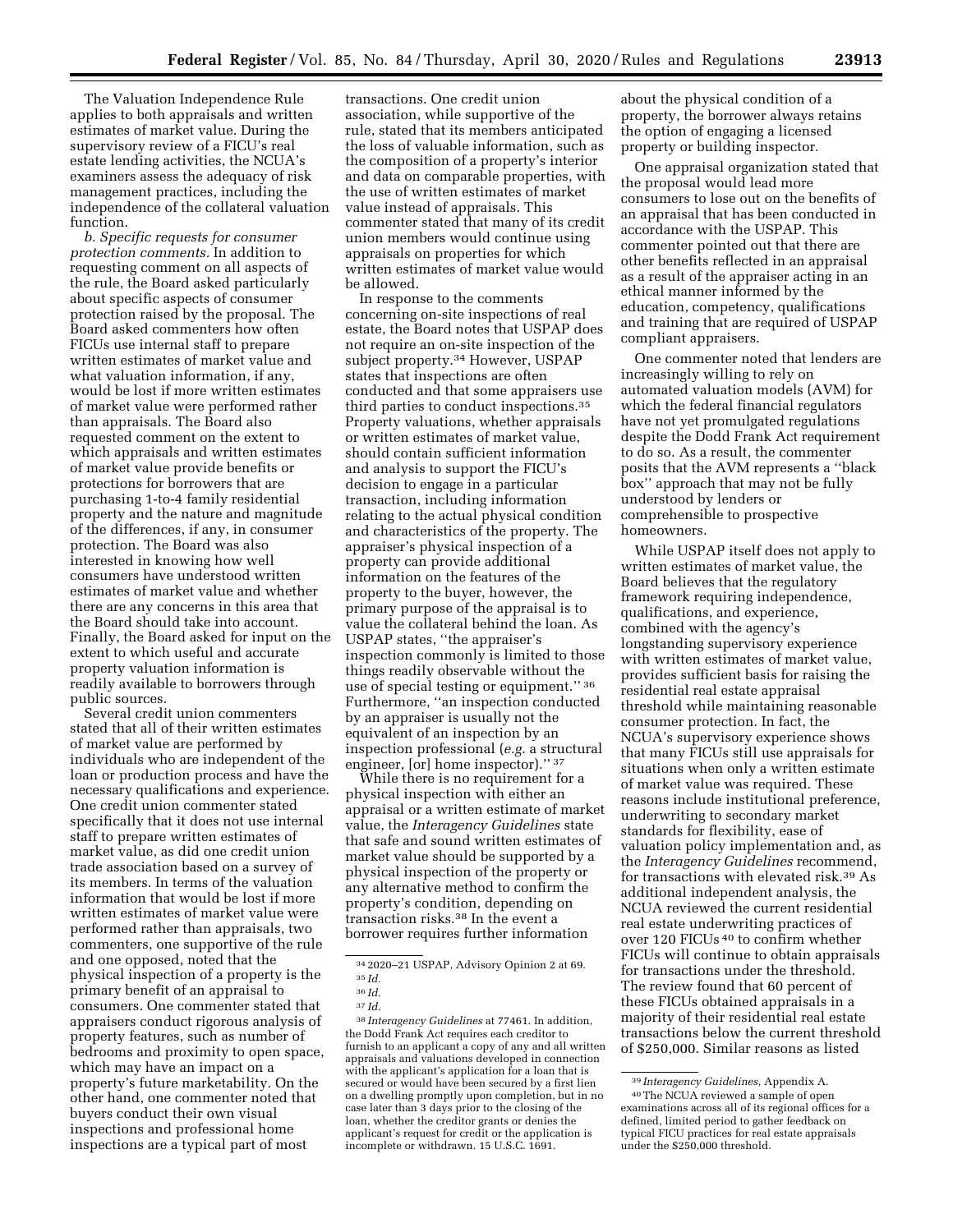above were cited for obtaining appraisals when not required.

Moreover, although limited in scope, the higher priced mortgage loan rule (HPML rule), requires lenders for certain HPMLs secured by a consumer's principal dwelling to obtain an appraisal—and in some cases, two appraisals—that include an interior property visit, and provide free copies to the consumer.<sup>41</sup> The HPML Rule applies to certain higher-risk transactions. Thus, for a select group of loans, the HPML Rule requires that the information in an appraisal will be available for some first time or lowincome borrowers mentioned by some commenters as being most affected by the threshold increase.

With regard to the increasing use of AVMs in the valuation industry, the Board believes that technology and data present an opportunity to improve and expand upon current property valuation methods. AVMs cannot be the sole source of collateral valuation, but may be used in the process of generating an appraisal, written estimate of market value, or even for credit union portfolio management purposes. The federal banking agencies and the NCUA have issued a public notice regarding the AVM rulemaking required by the Dodd Frank Act.42 As long as AVMs are subject to quality controls, such as testing for accuracy and rigorous analysis of the algorithms that drive them, there are many advancements that computer-based applications can make. As these automated models become more sophisticated and widespread in the market, it is important that they be used to promote fair lending and greater and more equitable access to credit.43

43This is consistent with the NCUA's longstanding regulatory requirement that federal credit unions may not consider lending policies which have the effect of discriminating on the basis of certain characteristics of the borrower, or rely on appraisals that they know or should know are based upon criteria, as enumerated in the NCUA's regulations, that have a discriminatory effect. 12 CFR 701.31.

On the extent to which appraisals and written estimates of market value provide benefits or protections to borrowers who are purchasing 1-to-4 family residential property, a commenter stated that appraisals protect against an inaccurate valuation of a property and requested that the Board provide another valuation option to protect the consumer. This commenter did not reference written estimates of market value, but, as noted above, both appraisals and written estimates of market value provide a reliable estimate of the market value of a property and must be performed by qualified individuals. As set forth in the *Interagency Guidelines,* written estimates of market value should contain sufficient information and analysis to support the valuation of the property.44 In addition, lenders must provide borrowers with a copy of all appraisals and written estimates of market value developed in connection with an application for a first-lien loan secured by a dwelling.45 Both consumers and lenders may always order an appraisal in the event of a dispute arising out of a written estimate of market value.

Some commenters stated the nature and magnitude of the differences in consumer protection between appraisals and written estimates of market value revolve largely around the physical inspections and USPAP protections discussed above. Commenters also noted that, with appraisals consumers have a direct mechanism for lodging a complaint for a faulty appraisal.

With respect to consumer recourse, lenders can order appraisals when disputes arise with written estimates of market value. In addition, the failure to comply with the independence requirements of the Valuation Independence Rule can result in civil liability.46 From a supervisory standpoint, the NCUA can address deficiencies in a credit union's valuation process through informal or formal enforcement actions. Borrowers may also file a complaint through the NCUA's complaint process as well as through the CFPB's process. Therefore, the Board does not expect the increased threshold to materially affect options for consumer recourse.

With regard to how well consumers have understood written estimates of market value and any related concerns the Board should take into account, two appraisal organizations stated that appraisals are more standardized than written estimates of market value, thus, making it easier for consumers to understand and compare appraisals. On the other hand, one credit union stated that appraisals are not user-friendly and have led to consumers disputing appraised values due to a misunderstanding of the contents of appraisals. The same commenter suggested that written estimates of market value could be drafted in such a way as to be more helpful to borrowers. One commenter asked the Board to provide additional guidance for credit unions on what constitutes an adequate written estimate of market value. One commenter stated that they would strongly support the NCUA creating a model form with a safe harbor from liability for unintentional and nonmaterial errors.

Based on the agency's supervisory experience and observations on the use of written estimates of market value, the Board does not believe that it is necessary to provide a model form for written estimates of market value at this time. The *Interagency Guidelines*  encourage regulated institutions to establish policies and procedures for determining an appropriate collateral valuation method for a given transaction considering associated risks.47 The *Interagency Guidelines* also set forth the information that a sufficient written estimate of market value should contain to support a credit decision, including, at a minimum, the location and description of the property, an estimate of the property's market value, the methods used to confirm the property's physical condition, the analysis that was performed along with the supporting information used to value the property, any supplemental information that was considered when using an analytical method or technological tool, and all sources of information used to arrive at the property valuation.48 The Board reiterates that FICUs have been utilizing written estimates of market value under the \$250,000 threshold since 2001. It has not been the agency's experience that the existing *Interagency Guidelines*  are insufficient or that written estimates of market value for transactions under the \$250,000 threshold harm consumers because they are not standardized. Although the Board recognizes that written estimates of market value are not subject to the same uniform

<sup>41</sup> 15 U.S.C. 1639h.

<sup>42</sup>The federal banking agencies, the NCUA, the Federal Housing Finance Agency and the Consumer Financial Protection Bureau, in consultation with the Appraisal Subcommittee and the Appraisal Standards Board of the Appraisal Foundation, are required to promulgate regulations to enumerate quality control standards for automated valuation models. Section 1473(q) of the Dodd-Frank Act requires that automated valuation models used to estimate collateral value for mortgage lending comply with quality control standards designed to ensure a high level of confidence in the estimates produced by automated valuation models; protect against manipulation of data; seek to avoid conflicts of interest; require random sample testing and reviews; and account for other factors the agencies deem appropriate. Public notice a*vailable at https:// www.reginfo.gov/public/do/eAgendaView Rule?pubId=201910&RIN=3133–AE23.* 

<sup>44</sup> *Interagency Guidelines* at 77461.

<sup>45</sup> 12 CFR 1002.14, 78 FR 7216 (January 31, 2013) (implementing amendment to the Equal Credit Opportunity Act (ECOA)), 15 U.S.C. 1691 *et seq.,*  by the Dodd Frank Act section 1474. 15 U.S.C. 1691(e).

<sup>46</sup> 15 U.S.C. 1639e(k); 15 U.S.C. 1640.

<sup>47</sup> *Interagency Guidelines* at 77461.

<sup>48</sup> *Id.*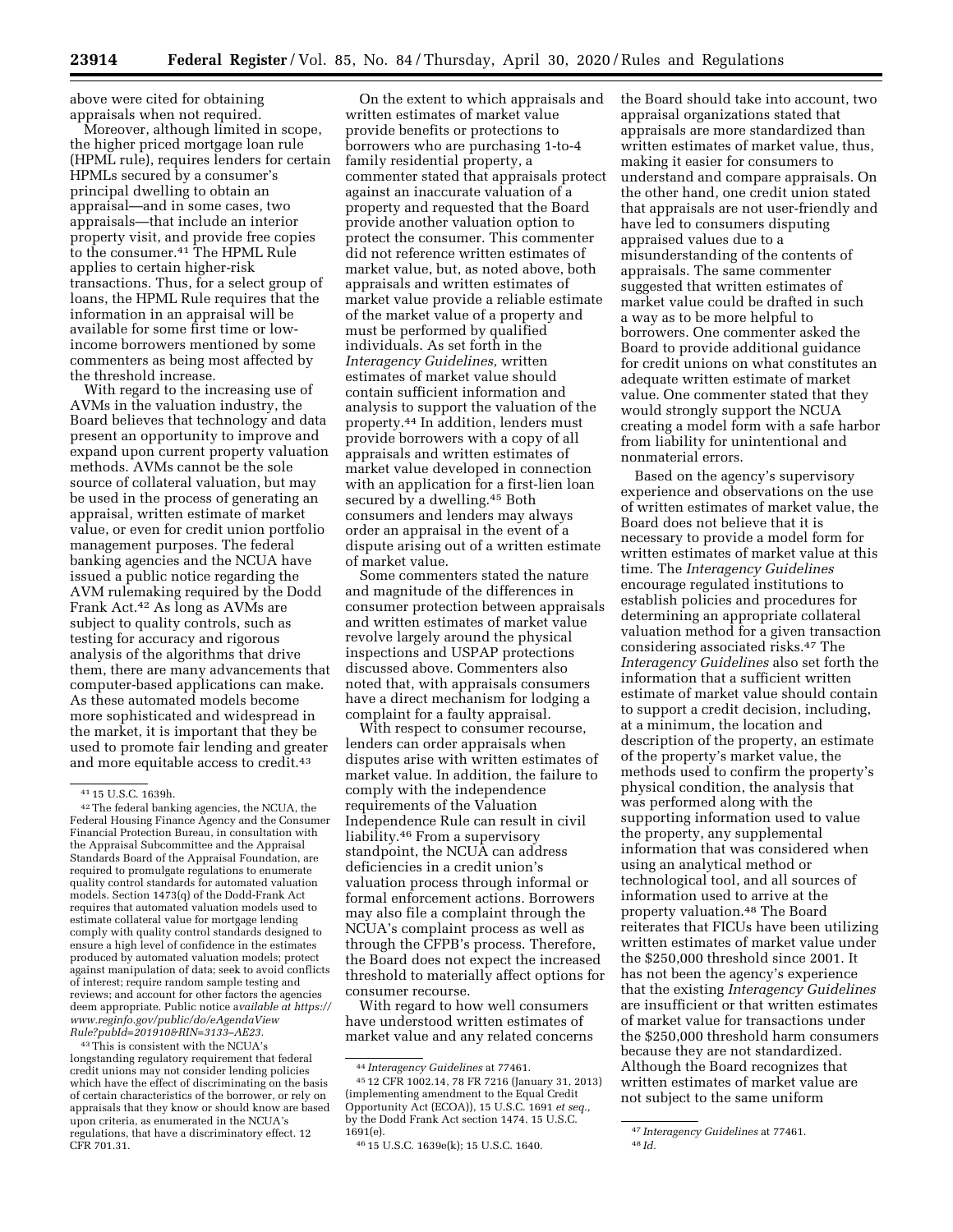standards as appraisals,49 in terms of structure and content or the preparer's training and credentialing requirements, written estimates of market value provide sufficient consumer protections for transactions under \$400,000.50

All commenters who discussed the extent to which useful and accurate property valuation information is readily available to borrowers through public sources acknowledged the broad availability of consumer-facing property valuation information through public sources, including websites such as Zillow, Trulia, and Realtor.com and the Multiple Listing Service. However, one appraisal organization commented that many of these consumer-facing tools are not necessarily useful to consumers or lenders in determining property values—rather they are designed for marketing purposes. Some individual credit union commenters specifically referenced the usefulness of publicly available tax assessed valuations (known as TAVs) in helping them determine property valuations and in making relatively conservative lending decisions. The Board finds that, although all sources of publicly available valuation information might not always accurately reflect the market value of a particular property, consumers can use a variety of available information to learn more about the availability of and the potential range of values for properties in a particular area or market.

4. *Time and cost of appraisals.* 

The Board asked for comments on whether the proposed rule would lead to cost savings for FICUs and/or borrowers as well as reduce the time to close loans. Responses to this point were mixed. Many commenters who supported the proposed threshold noted that it would increase access to credit, reduce the regulatory burden on credit unions, and lead to cost savings for members. Some commenters who opposed the rule mentioned the cost savings do not outweigh consumer considerations and those commenters disputed the materiality of time savings.

Lenders generally require consumers to pay for costs associated with obtaining appraisals, which can include fees paid to appraisers and appraisal firms and fees charged by the Appraisal Management Companies (AMC) that lenders often use to administer the appraisal process. A few credit union commenters provided time and cost

estimates of appraisals as evidence of borrowers' potential savings. These commenters stated that appraisals generally cost between \$500 and \$1,000 and take up to four weeks to receive. One credit union commenter stated that in its rural area, appraisals could take up to eight weeks and range from \$600 to \$1,100.

In contrast, one commenter opposed to the proposed rule stated that the average cost of an appraisal is \$446 with an average turnaround time of 9 days, or 18 days if a lender orders an appraisal through an AMC. Another commenter stated that the average price of an appraisal is \$331 with an average turnaround time of 5 days. Some appraiser organizations commented that, regarding time and cost savings, the fee structure between appraisers and AMCs is not transparent to the consumer. They also noted that it is unfair to blame appraisers for the time that elapses before an appraisal is even requested, and, to the extent that appraisers affect timeliness of closing, this is often because of issues with the property that are not discovered until the inspection phase. One commenter noted that complaints about appraiser access in recent years have more to do with increased loan demand due to falling interest rates rather than appraiser supply issues. Some commenters noted that accurate data is not available on the cost and turnaround time for written estimates of market value, so it is not clear how much consumers and credit unions save.

The Board considered the comments relating to the amount of time it takes credit unions to receive a completed appraisal and the appraisal's related cost. The time it takes to complete a written estimate of market value may often be shorter than the time it takes to receive a Title XI appraisal, particularly in rural areas. In addition, written estimates of market value generally cost less than Title XI appraisals for the same properties. The Board believes, based on information available on the cost of written estimates of market value and appraisals, that there are likely to be time and cost savings for FICUs and borrowers where a written estimate of market value, as opposed to an appraisal, is obtained.

A few commenters supporting the proposed threshold increase specifically discussed the impact of the proposal on FICUs serving rural communities. These commenters stated that it is difficult to get an appraisal for a reasonable cost and in a reasonable time in rural areas. One commenter noted that it serves a community in which there is no appraiser within 100 miles, and thus

appraisers will often wait for enough transactions to justify the travel necessary to conduct a physical inspection of the property. Feedback from commenters is consistent with the Board's experience as appraisals for properties in high cost of living areas and rural areas tend to be more expensive than in low cost of living and urban areas. The Department of Veterans Affairs' ( $D\bar{V}A$ ) appraiser fee schedule by state ranges from a low of \$425 in South Carolina to a high of \$875 in Montana. In addition, based on DVA schedules and feedback from commenters, turnaround time and costs for appraisals is higher for rural areas than urban areas. The Board estimates the \$400,000 threshold would provide burden relief in terms of transaction volume and dollar amount to rural areas at a proportional rate to the burden reduction overall. However, the Board estimates the proportional amount of relief in terms of time and cost savings to credit unions and borrowers would exceed the burden relief in urban areas.

5. *Other comments. Hearing request.* One group of state appraiser organizations submitted a copy of the comment letter that it sent to the federal banking agencies in response to their proposed rule to increase the residential real estate appraisal threshold. The letter to the federal banking agencies included a request for a hearing to more fully explore these issues. Separately, an appraisal organization strongly suggested that the Board conduct hearings to solicit more views. The Board declines to hold a hearing on this rulemaking. The Board does not believe that a hearing would elicit information that could not have been submitted through the notice and comment process. The Board has thoroughly considered all comment letters, including those submitted by these two organizations.

6. *Comments beyond the scope of the rule.* 

One commenter noted that many residential real estate contracts include appraisal contingency clauses, which would not be available to consumers without an appraisal. Another commenter, however, raised the possibility of a valuation contingency clause in future residential contracts.51

<sup>49</sup>USPAP does not prescribe a model form, but institutions often use template forms, such as Fannie Mae Form 1004/Freddie Mac Form 70, known as the Uniform Residential Appraisal Report.

<sup>50</sup> 12 U.S.C. 3341(b).

<sup>51</sup>The CFPB, in its concurrence to the federal banking agencies' final residential real estate appraisal rule, acknowledged the potential benefit of appraisal contingency clauses in the context of the few appraisals that come in below the contract price, but did not find them to be a significant enough consumer protection to outweigh the benefit of raising the threshold. *Available at https://*  Continued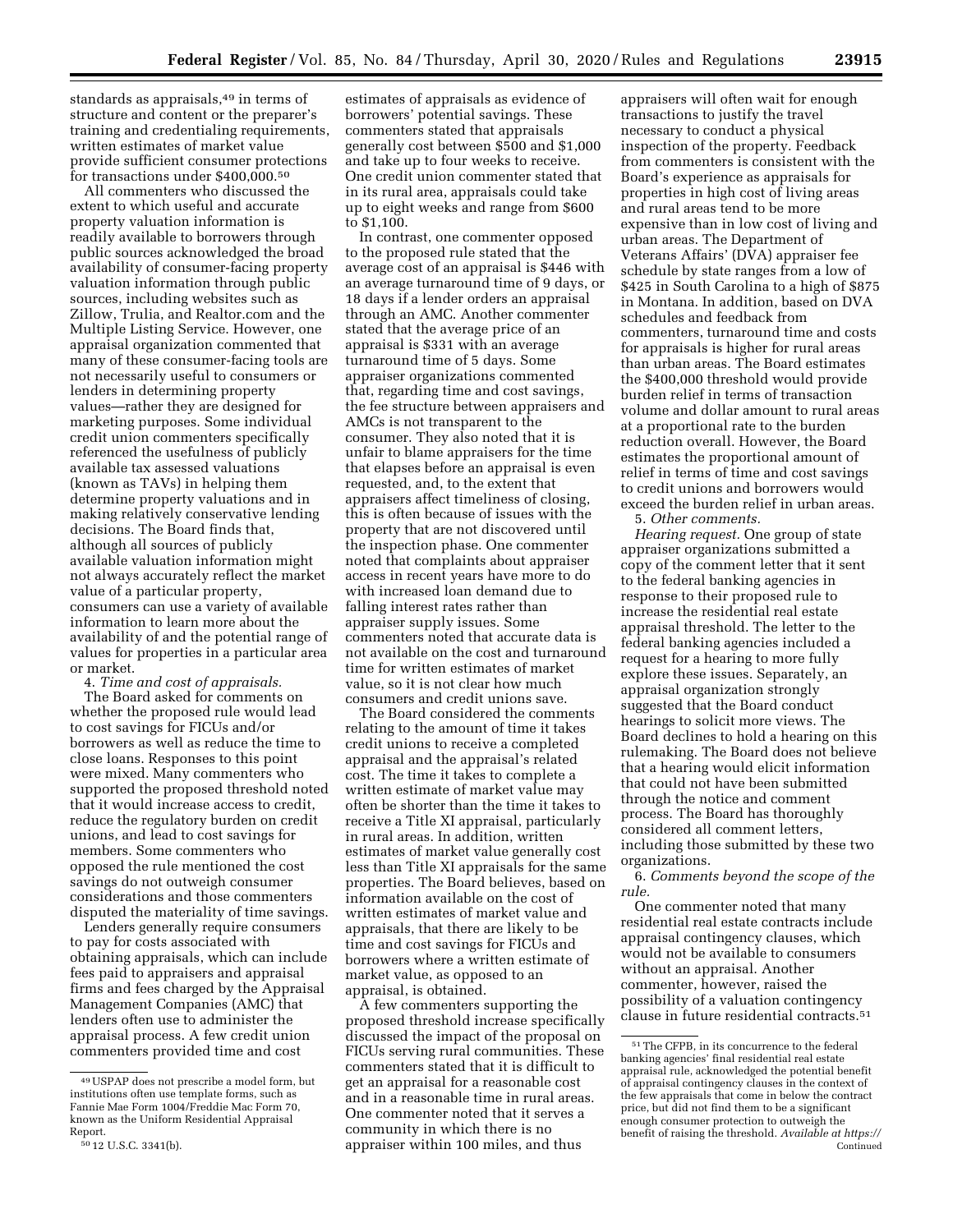An appraisal contingency is an agreement confirming property valuation between the seller and the buyer not the financing institution. Furthermore, the appraisal contingency referenced by the commenter is outside the scope of this rulemaking.

Two commenters requested that the NCUA add a *de minimis* threshold to the requirement that transactions that are partially insured or guaranteed by a U.S. government agency or sponsored agency have written estimates of market value. The proposed rule did not make any changes to the provision regarding transactions partially insured or guaranteed by a U.S. government agency or a U.S. government sponsored agency. Accordingly, the Board declines to make any changes to this provision in this final rule.

One commenter requested the agency clarify the definition of ''complex.'' Under the NCUA's current appraisal regulation, a residential real estate transaction at or above the \$250,000 threshold (not including any amount of the transaction that is guaranteed or insured by a U.S. government agency or government sponsored agency) that is deemed ''complex,'' must be accompanied by an appraisal from a state-certified appraiser, as opposed to a state-licensed appraiser who is not certified. The current regulation also provides that a FICU may presume that appraisals of 1-to-4 family residential properties are not complex unless the credit union has readily available information that a given appraisal will be complex. The commenter requested further clarity on what is considered ''readily available information.'' The proposed rule did not make any changes to this presumption or to the definition of ''complex.''

The Board declines to consider these suggested changes to the regulation at this time as they are beyond the scope of the rule.

#### *C. Final Rule*

Based on the above analysis and consideration of the comments, the Board determines it is appropriate to adopt the proposed increase in the threshold below which appraisals for residential real estate transactions are not required from \$250,000 to \$400,000. In addition, the Board adopts the proposed conforming changes regarding review of appraisals for compliance with USPAP and the removal of additional requirements for the appraisal exemption for certain transactions in rural areas for the

reasons stated in the proposed rule. As discussed in the proposed rule, the additional requirements associated with the appraisal exemption for certain residential real estate transactions will be unnecessary once the threshold for all residential appraisals is raised to \$400,000.52 Removing these requirements from the regulation will reduce confusion for FICUs but does not affect the validity of this authority under the 2018 legislation. Neither provision substantively alters the rights or obligations of FICUs or other parties, which are addressed in the relevant statutes.

#### **V. Effective Date**

All provisions of the rule are effective upon publication of the final rule in the **Federal Register**. The 30-day delayed effective date required under the Administrative Procedure Act is waived pursuant to 5 U.S.C. 553(d)(1) and (3), which provides an exception to the 30 day delayed effective date requirement when a substantive rule grants or recognizes an exemption or relieves a restriction. The amendment to increase the residential appraisal threshold exempts additional transactions from the agency's appraisal requirement, which would have the effect of relieving restrictions, and the final rule incorporates the existing statutory requirement that appraisals be subject to appropriate review for compliance with USPAP for ease of reference and removes additional requirements relating to residential real estate transactions in rural areas.

### **VI. Regulatory Procedures**

### *A. Regulatory Flexibility Act*

The Regulatory Flexibility Act (RFA) generally requires that, in connection with a final rule, an agency prepare a final regulatory flexibility analysis that describes the impact of a rule on small entities. A regulatory flexibility analysis is not required, however, if the agency certifies that the rule will not have a significant economic impact on a substantial number of small entities (defined for purposes of the RFA to include credit unions with assets less than \$100 million) and publishes its certification and a short, explanatory statement in the **Federal Register**  together with the rule.

Data currently available to the NCUA are not sufficient to estimate how many small credit unions make residential real estate loans in amounts that fall between the current and amended thresholds. Therefore, the NCUA cannot

estimate how many small entities may be affected by the increased threshold and how significant the reduction in burden may be for such small entities. The NCUA believes, however, that the threshold increase will meaningfully reduce burden for small credit unions. Accordingly, the NCUA certifies that the final rule will not have a significant economic impact on a substantial number of small credit unions.

#### *B. Paperwork Reduction Act*

The Paperwork Reduction Act of 1995 (PRA) applies to rulemakings in which an agency by rule creates a new paperwork burden on regulated entities or modifies an existing burden (44 U.S.C. 3507(d)). For purposes of the PRA, a paperwork burden may take the form of a reporting, recordkeeping, or third-party disclosure requirement, referred to as an information collection. The NCUA may not conduct or sponsor, and the respondent is not required to respond to, an information collection unless it displays a valid Office of Management and Budget (OMB) control number.

This final rule increases the threshold from \$250,000 to \$400,000 for a residential real estate transaction on which an appraisal is required. Transaction values of less than \$400,000 do not require an appraisal, but a written estimate of market value. The information collection requirement of this part is that the FICU retain a record of either the appraisal or written estimate of market value, whichever applies. Even though the threshold has increased, the proposal will not result in a change in burden. This recordkeeping requirement is cleared under OMB control number 3133–0125. There are no new information collection requirements associated with this final rule.

### *C. Executive Order 13132*

Executive Order 13132 encourages independent regulatory agencies to consider the impact of their actions on state and local interests. In adherence to fundamental federalism principles, the NCUA, an independent regulatory agency as defined in 44 U.S.C. 3502(5), voluntarily complies with the executive order. This rulemaking will not have a substantial direct effect on the states, on the connection between the national government and the states, or on the distribution of power and responsibilities among the various levels of government. The NCUA has determined that this final rule does not constitute a policy that has federalism implications for purposes of the executive order.

*files.consumerfinance.gov/f/documents/cfpb*\_*firreaconcurrence*\_*2019*\_*08.pdf.* 52 84 FR at 65709.